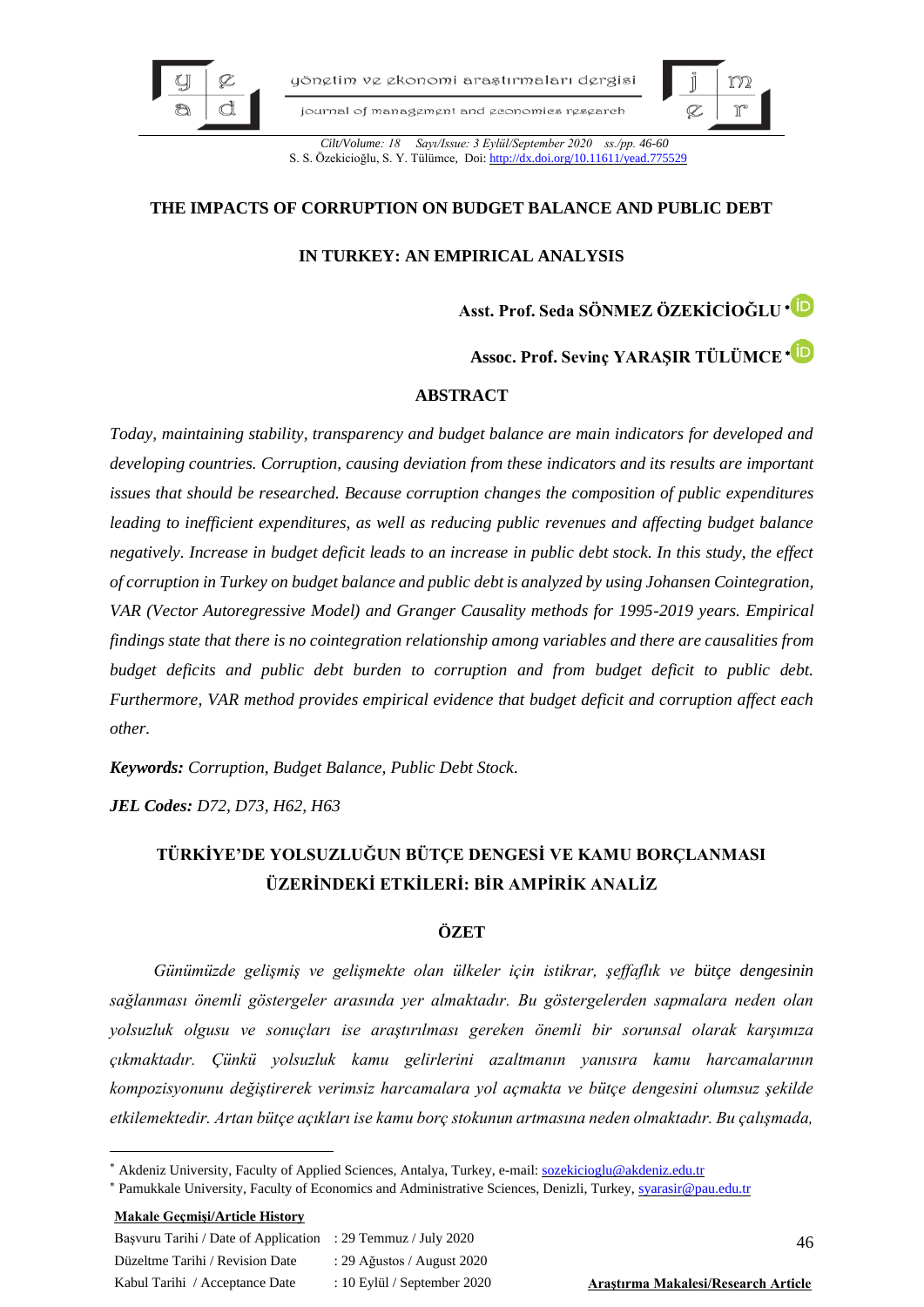*Türkiye'de 1995-2019 zaman aralığı için yolsuzluğun bütçe dengesi ve borçlanma üzerindeki etkisi Johansen Eşbütünleşme, VAR (Vector Otoregresif Model) ve Granger Nedensellik yöntemleri ile analiz edilmektedir. Ampirik bulgular değişkenler arasında eşbütünleşme ilişkisinin olmadığını, bütçe açıklarından ve borç yükünden yolsuzluğa ve bütçe açıklarından borçlanmaya doğru nedenselliklerin var olduğunu ortaya koymaktadır. Ayrıca VAR yöntemi bütçe açıklarının ve yolsuzluğun birbirlerinden etkilendiklerine dair ampirik kanıtlar sunmaktadır.* 

*Anahtar Kelimeler: Yolsuzluk, Bütçe Dengesi, Kamu Borç Stoku.*

*JEL Kodları: D72, D73, H62, H63*

#### **1. INTRODUCTION**

Leiken (1997) has defined corruption in his study as "The misuse of public power for private profit or political gain". Tanzi (1998) has described corruption as "affects and distorts what should be arms' length or objective and unbiased, relationships between government officials and private sector individuals". Shleifer and Vishny (1993) defined government corruption as "the sale by government officials of government property for personal gain" illustrating the relationship between corruption and the level of economic development. This study shows that Africa stands out with the high level of corruption, while Central and Southern America are dealing with high poverty and extreme corruption. The study concludes that corruption is less among developed countries.

Corruption has been a significant and an endemic problem for both developed and developing/under developed countries throughout the history. Corruption is a problem for both public and private sectors. It is witnessed among non-democratic countries as well as democratic ones. In macro scale, corruption may have a negative impact on economic growth and development; cause a risk on efficient investments; decrease the efficiency of public and private sectors; falsify financial and economic data and lead to instability and anarchy in the political process (Everhart et al., 2009: 1579- 1580). In addition, corruption may be considered as an indicator of political risk that has also impacts on foreign direct investments (FDI) inflows (Ayhan, 2019: 44).

Various definitions suggest that corruption causes asymmetric information as public employees and/or politicians use their discretionary power towards their own interest rather than serving the public. In Lemon Market Model developed by Akerlof (1970) asymmetric information problem, caused by one of the parties' hidden information in a principal-agent relationship, shows the results in favor of one of the parties while against the other. Asymmetric information problem may also be experienced among public, politicians and public employees who are authorized to manage state affairs.

There are three main criteria for corruption caused by asymmetric information problem. Primarily, politician/public employee should have the authority to draft or manage regulations and policies arbitrarily. Secondly, this authorization should lead to economic rent. As the third and last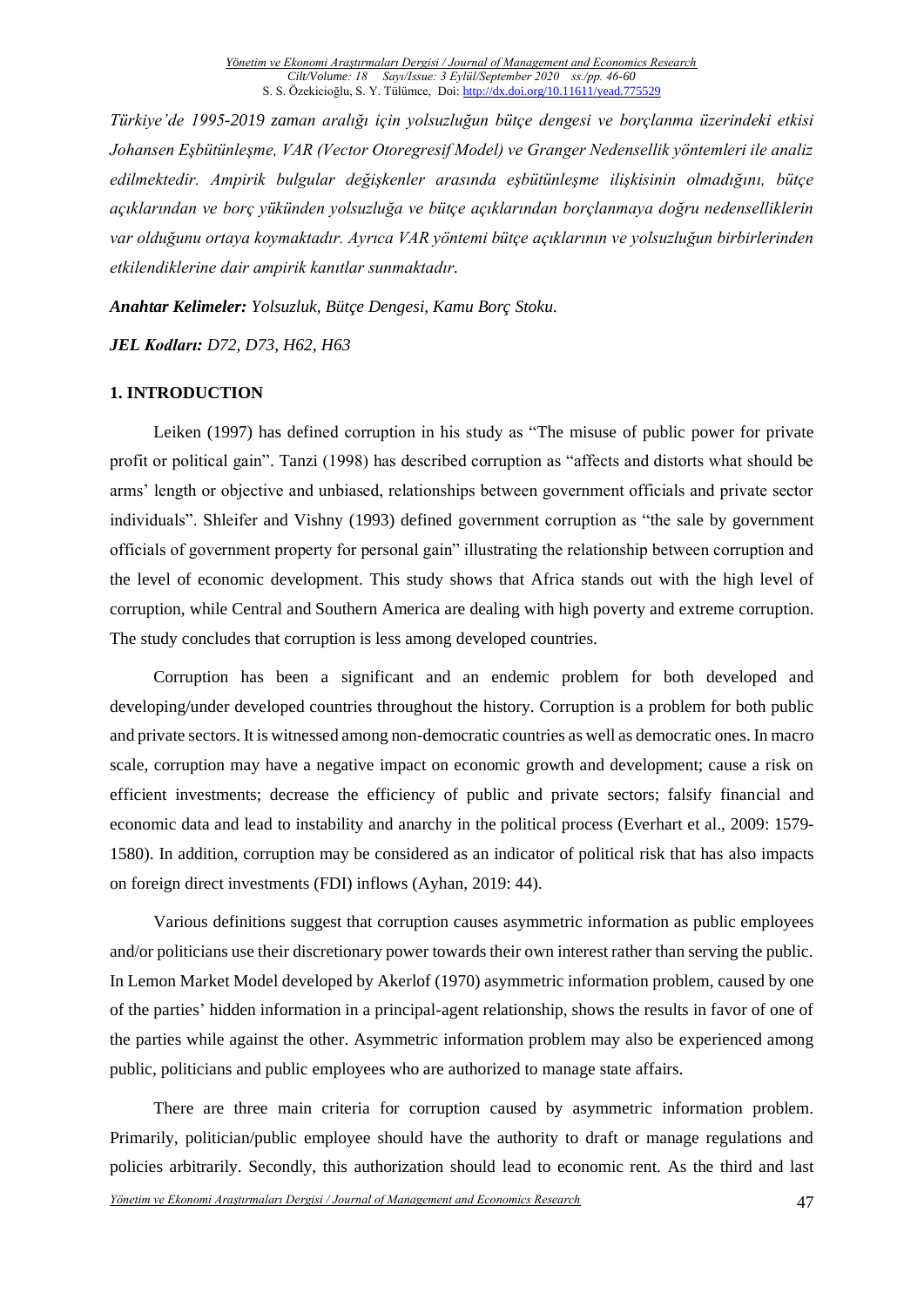criterion, incentives in political, administrative and legal institutions should establish an appropriate environments for administers with discretionary power to maintain economic rent (Aidt, 2003: 633).

Politicians and public employees may prefer their private interest over public interest leading to asymmetric information within principal-agent problem framework. This problem prevents market efficiency; highlights bribery in getting into the market, overshadows the important data of economics such as price, quality, competition, reliability and transparency and trigger corruption. As the principal's side, the public transfers sovereignty power to the politicians, i.e. by elections and vote mechanisms. As the agents'side, politicians/public employees, especially regarding public investment expenditures, may foster corruption by using their discretionary power through bribery, rent seeking, etc. and eventually damage budget balance and public debt stock by the negative impact on public expenditures.

There are economic, political and administrative effects and indicators of corruption. However, discussing corruption in terms of taxation system and public expenditures policies as well as a budget balance and public debt allows researchers to analyze it within public finance. However, there exists a variety of studies looking at the relation between corruption and public expenditures<sup>1</sup> and taxes<sup>2</sup>.

Studies in Turkey regarding budget balance as well as the analysis of relationship between public debt and corruption are quite limited. This study aims to fill in the gap and contribute to the literature in Turkey. Besides the analysis of corruption in terms of budget balance and public debt in Turkey, this study aims to serve the analysis of the data in the light of central government and present the effect of central government decisions on corruption. Within this context, the study investigates the impact of corruption during 1995-2019 on public debt burden and central government budget balance by using Johansen Cointegration, VAR and Granger Causality analysis. The first part of the study presents review of the empirical literature and the second part introduces empirical methodology and analysis. Finally, the study concludes with the results of empirical analysis and interpretation of the findings.

#### **2. LITERATURE REVIEW AND SOME EMPIRICAL ANALYSIS**

Corruption affects public finance with public expenditures and public revenues by changing the composition of expenditures types and decreasing tax income. Corruption causes public expenditures to become inefficient, changes in the composition of expenditures and worsens the expenses of the budget. On the other hand, corruption affects not only individual and corporate (levied on income) taxes in direct taxes; but also VAT, sales taxes and turnover taxes in indirect taxes negatively. Therefore, corruption leads to a decrease in potential public revenues (Hillman, 2004: 1071). Public revenues, being affected by taxes and public expenditures by expenses, triggers budget balance and public debt and causes

<sup>&</sup>lt;sup>1</sup> Further papers for the relationship between corruption and public expenditures are; Usher (1989), Mauro (1996), Mauro (1997), Mauro (1998), Liu and Feng (2011), Jajkowicz and Drobiszová (2015), D'Agostino et al. (2016), Wu et al. (2017).

 $^2$  Further papers for the relationship between corruption and tax are; Bayley (1966), Rose-Ackerman (1978), Sah and Stiglitz (1987), Virmani (1987), Chu (1990), Chander and Wilde (1992), Tanzi and Shome (1993), Tanzi (1994), Flatter and Macleod (1995).

*Yönetim ve Ekonomi Araştırmaları Dergisi / Journal of Management and Economics Research* 48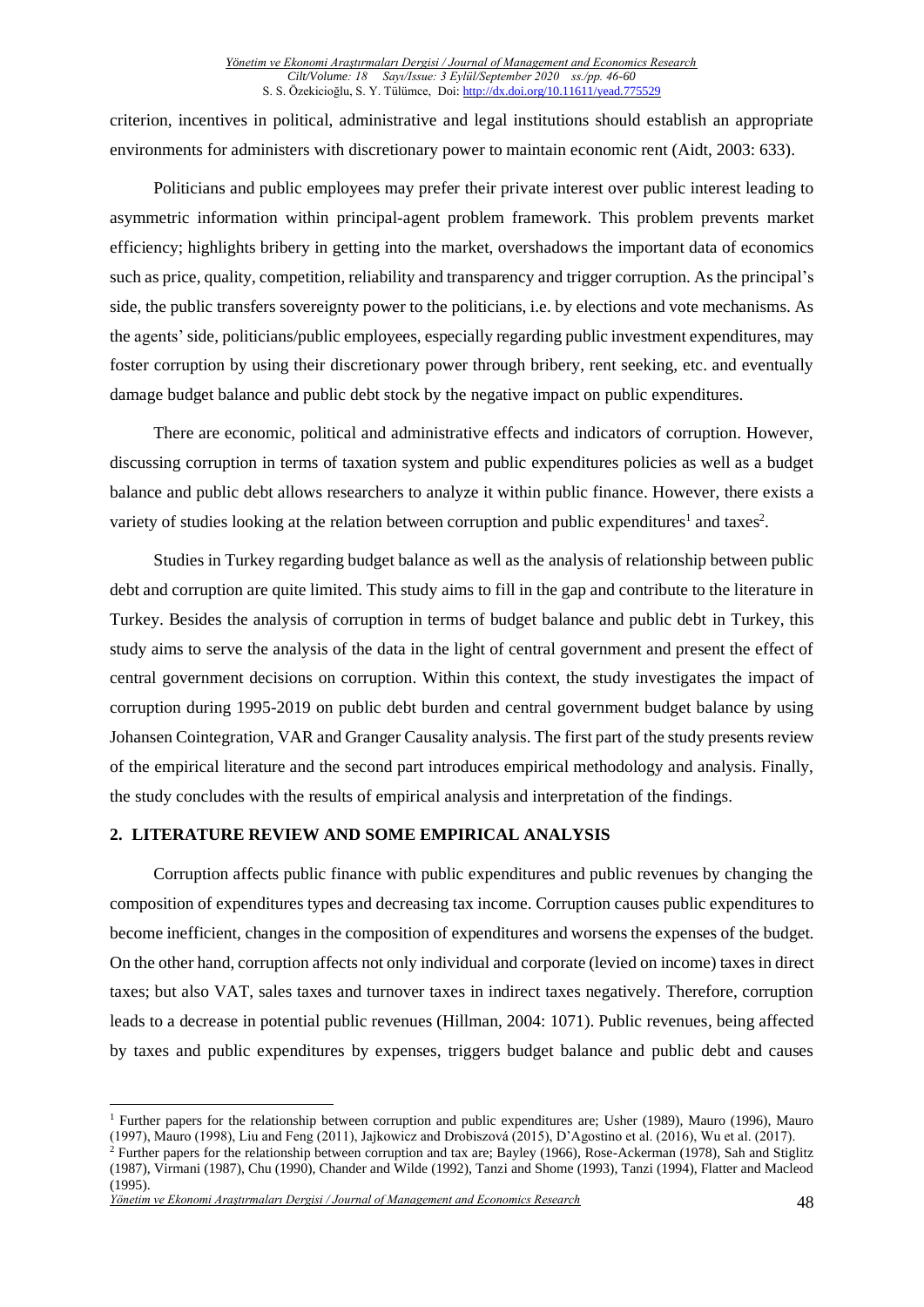various problems in public finance. There are various studies in the literature investigating the empirical analysis of the relationship between corruption and public revenues (especially tax income), public expenditures and public debt. In studies on public expenditures and corruption, it is also debated economic (investment expenditures) and functional (education, defense, health, environment protection, social security, etc.) classifications of public expenditures. In studies on taxes and corruption, besides classification of direct and indirect taxes some studies are based on classification of taxes according their resources (individual income tax, corporate tax, VAT, etc.). There are also studies on public expenditures and taxes as well as studies including public debt stock in the analysis. As a literature review, the abstracts and findings of some of these studies are given in chronological order below.

Shleifer and Vishny (1993) emphasizes that public expenditures are inefficient in highly corrupted countries. It is also mentioned that corrupt public authorities bribe the most and tend to support investment projects that do not prioritize efficiency. Mauro (1996) considers the effects of corruption on growth, investments and public expenditures. In this study, it is expressed that corruption decreases investments and economic growth. Furthermore, there is evidence that corruption lowers especially the share of education expenditures and changes the composition of public expenditures. Knight et al. (1996) found that the cuts in military spendings caused an increase in growth. In the same study, there were findings indicating that higher corruption might reduce growth via higher military spendings.

In a cross-sectional study by Mauro (1998) on the analysis of the relationship between corruption and public expenditures, it is set forth that corruption decreases education expenditures, changes the composition of public expenditures and indicates a clear negative correlation between them. Tanzi and Davoodi (1998) expressed that corruption played an important role on public investment projects, increased public investments and decreased the productivity of investments. Another result of the study indicated that the level of corruption was increased by the existence of ineffective audit institutions. In the light of the findings of this study, corruption promotes inefficient public investments, changes the shares of public expenditure items in total public expenditures and decreases public revenues causing a negative effect on growth.

*Yönetim ve Ekonomi Araştırmaları Dergisi / Journal of Management and Economics Research* 49 Myint (2000) emphasizes that corruption disturbs the budget balance by affecting both public revenues and public expenditures. Corruption via bribery in order to pay less for the services such as taxes, fees, electricity, water and natural gas causes an increase in the gap between potential public revenue and generated public revenue and therefore leads to unbalance in budget. Identifying the cost and potential results of corruption on budget expenditures gets harder. However, corruption may be made in military spendings which are expensive, has high economic rent and social benefit; therefore corruption secretly contributes to disturbing the balance of public budget. (Myint, 2000: 49-50). Gupta el al. (2000) focuses on the correlation between corruption and military spendings in the study. Government as generally being the sole provider of defense services and having limited supplies, increases rent seeking in the market and forces official authorities to misconduct in some cases. This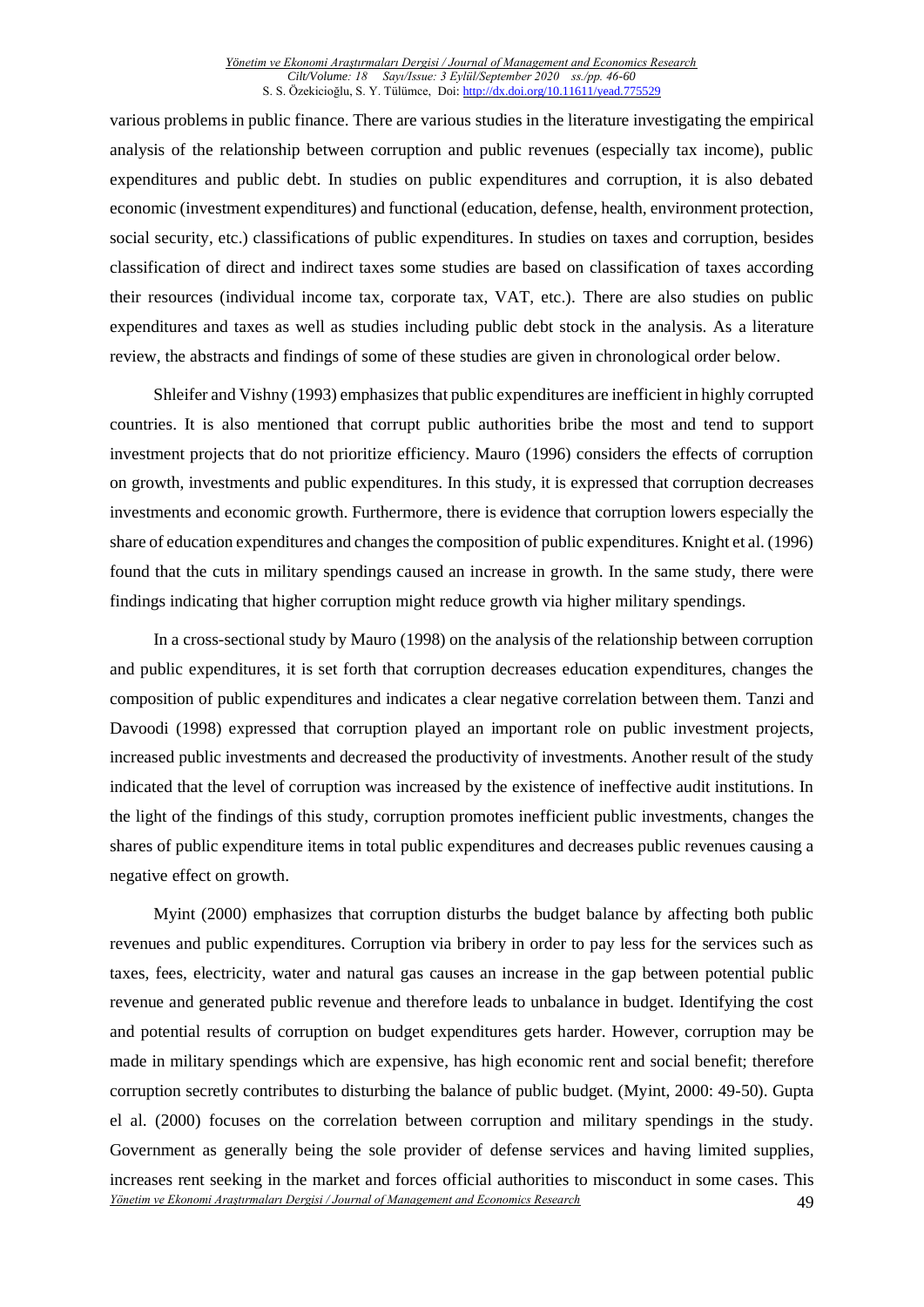study points out that confidentiality in defense expenditures with regards to national security may lead to corruption, pushing transparency in the back especially in equipment purchases. According to the result of the study, corruption is associated with higher military spending as a share of total government expenditures and GDP.

According to the results of an empirical study by Ghura (2002) on Sub Saharan African countries during 1985-1996, there is evidence indicating that an increase in the level of corruption lowers the rate of tax incomes/GDP. Most significant role of corruption in affecting tax income, as public revenue, is confirmed by the high beta coefficient. In this study, it is remarkable that there is a significant increase in tax income as a result of the efforts on decreasing corruption. Martinez-Vazguez et al. (2004), in their study analyzed the correlation of corruption and public revenues, stated the presence of negative correlation between corruption and tax ratio. The same negative effect between corruption and revenue collections is also supported by the findings in several cross-country and case studies of transitional and developing countries. In the empirical study of Hwang (2002) it has analyzed the negative impact of corruption on public revenues. In the study, it is emphasized that corruption decreases tax income by contributing to tax evasion, tax exemptions and weak tax administration. The study also states that corruption damages the composition of tax incomes and decreases the ratio of taxes in a country, and increases the ratio of international tax revenues in total tax revenues. Positive and meaningful correlation between various corruption indexes and international trade taxes; negative and meaningful correlation between domestic tax income and GDP can be evaluated as the two significant findings of Hwang (2002) study.

Delavallade (2006) tested the effect of corruption on public expenditures during 1996-2001 in 64 countries by using three-stage least squares method. One of the findings is that corruption has decreased the share of social expenditures such as education, health and social protection in total public expenditures. On the other hand, the study states that corruption is effective in increasing the share of expenditures in public services and order, fuel and energy, culture and defense in public expenditures. In the study by Everhart et al. (2009), it is discussed the effect of corruption in emerging markets on governance, investment and growth. Moreover, it is stated that the effect of corruption on public investments is undetermined and its effect on governance is clearly negative, which has a more negative effect on economic growth. Grechyna (2012) in the study, used dynamic panel model for 30 OECD countries. There was evidence stating that increase in public debt stock was a significant indicator of public corruption. In Hessami's (2014) study for 29 OECD countries covering 1996-2009 periods, a negative correlation is detected between public expenditures and corruption. Other bivariate relationships in the study are determined as positive relation between corruption and defense expenditures; a negative relation between corruption and health expenditures; a weakly positive relation between corruption and environmental protection expenditures.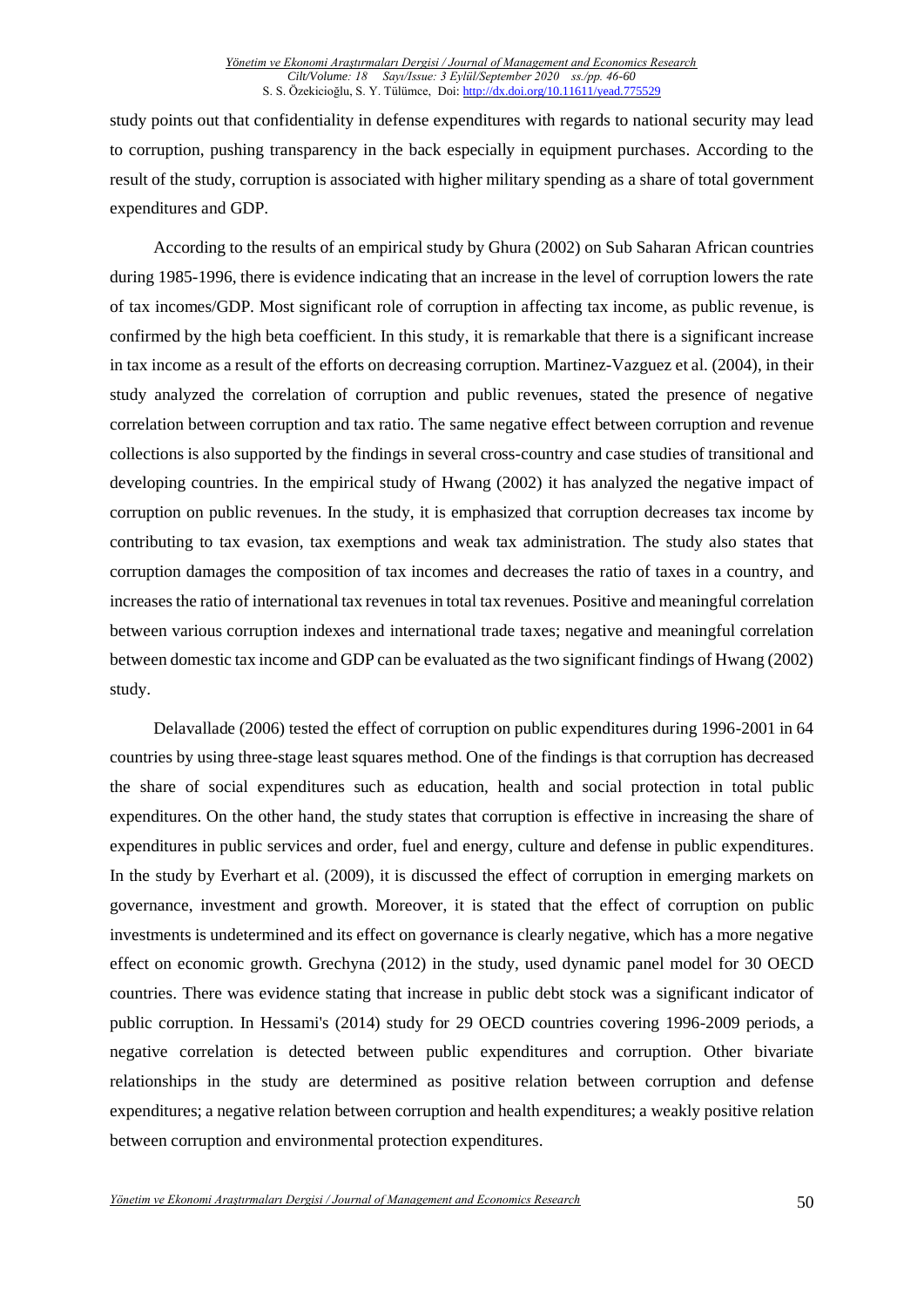In Dimakou's (2015) study, a positive and significant relationship between corruption and debt accumulation is detected on cross-sectional large country sample. Benfratello et al. (2015) stated in their study covering the period of 1995-2013 in 166 countries by using panel data analysis that corruption decreased GDP and increased public debt and therefore led to an increase in public debt stock/GDP ratio.

Cooray et al (2017) studied the relationship between corruption, shadow economy and public debt. The results of the empirical study, covering the period of 1996-2012 in 126 countries, verify that increase in corruption and a larger shadow economy lead to an increase in public debt. The study confirms that shadow economy increases the effect of corruption on public debt and acts in parallel with corruption, complementing it. Moreover, the results of the study state that a larger shadow economy decreases tax revenues and increases public debt; on the other hand, the increase in public expenditures due to debt stock strengthens the effect of corruption on public debt more. Moreover, the study states that steps taken in order to decrease corruption will lead to a decrease in shadow economy, public debt stock, public expenditures and will have a positive effect on budget balance.

#### **3. DATA AND METHODOLOGY**

Most studies in literature investigate the relationship between taxes, public expenditures and corruption. This study points out central government budget balance and uses a comprehensive data set including not only the tax revenues but also other central government budget revenues and budget expenditures. Therefore, this study contributes to the literature via specifically focusing on the relationship between corruption and central government budget balance and debt. Accordingly, this study aims to analyze corruption with regard to its reflection on the public budget and to state the finding about public debt and corruption. Theoretically, decrease in public revenues and increase in public expenditures due to corruption cause an increase in corruption, disturbing budget balance and increase in public debt. However in this study, instead of tax incomes and public expenditures, central government budget balance and debt stock are included into the model.

#### **3.1. Data**

The variables of the study analysis are corruption, budget balance and public debt. Corruption Perceptions Index (CPI), which is used as corruption indicator, is obtained from Transparency International (TI) data center. Budget balance data set expressing the central government budget balance is provided from the statistics of Presidency of Turkey, Presidency Office of Strategy and Budget. Central government debt stock is collected from central government debt stock statistics of Turkish Republic Ministry of Treasury and Finance. The variables are listed in below;

- *CORRP*: Logarithm of CPI,
- *BB:* Ratio of central government budget balance to GDP,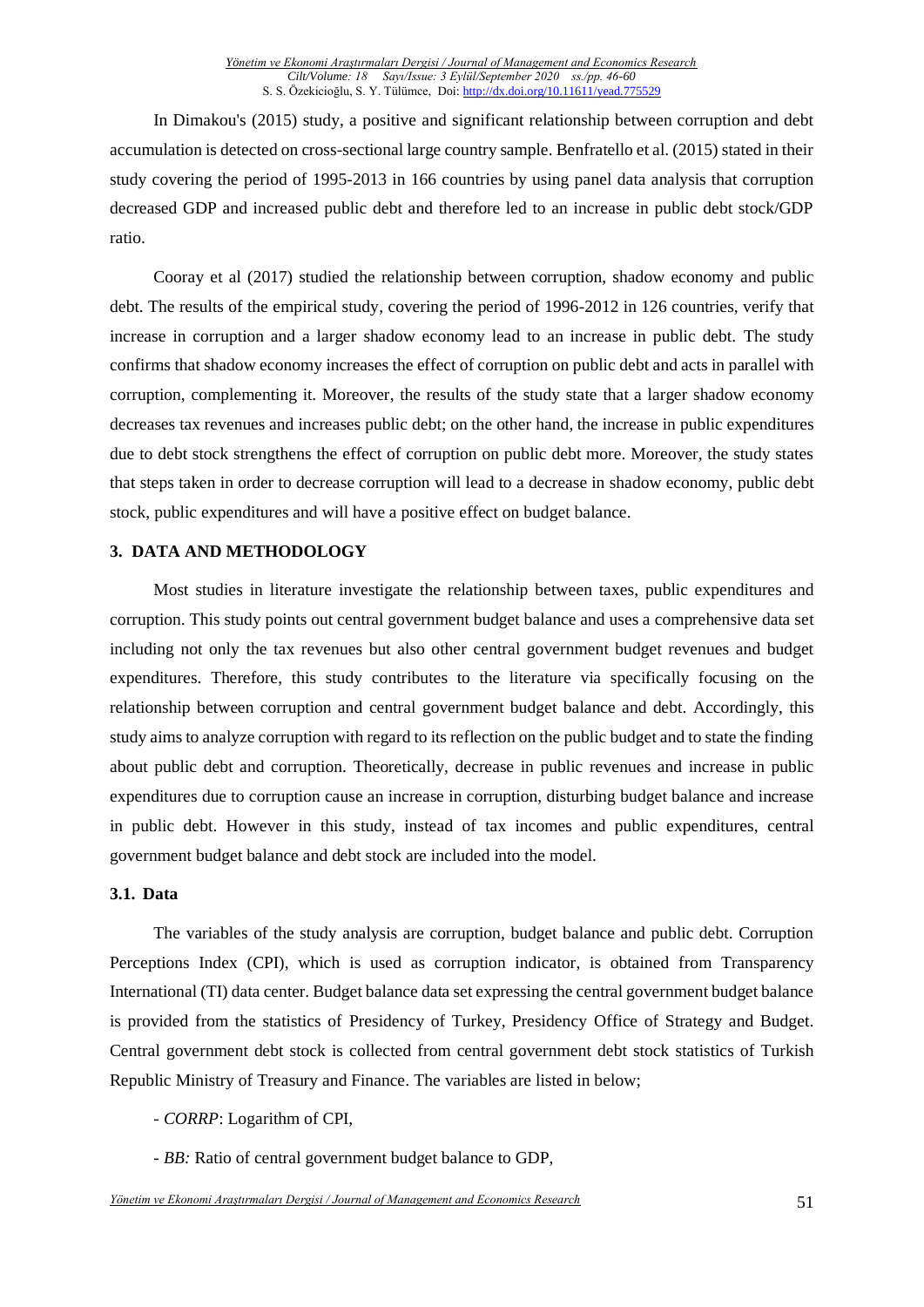- *DS:* Ratio of central government total debt stock to GDP.

The data cover the period of 1995-2019. 1995 as the first year of CPI is generated and calculation differences in 2012 are taken into account while generating CPI values to make them more consistent and compatible.

## **3.2. Methodology**

The methods include VAR analysis, Johansen Cointegration Test and Granger Causality Test. VAR is a model that provides solution for the endogenous and exogenous valuable differences arising from mutual interaction between economic variables. On this aspect, VAR model differs from simultaneous equation systems, widely preferred as it allows the presence lagged values of dependent variables in the models and makes strong future forecasts (Tarı and Bozkurt, 2006: 4). Some conditions should be taken into consideration in the presence of a relationship among variables. The first condition is to test whether the series has a unit root. Furthermore, cointegration relationship among variables should be reviewed in case the series are stationary at the same level. If there is no cointegration, VAR analysis should be carried on with stationary series. Assumption tests, impulse response functions and the results of variance decomposition are interpreted by using VAR analysis. In this study, the empirical method is decided after the stationarities of the series are investigated.

## **4. EMPIRICAL ANALYSIS AND ESTIMATIONS**

Unit root tests of variables determined according to the relationship of corruption with budget balance and debt are in Table 1.

| <b>ADF</b>              | Constant            | Constant+trend      | <b>Without constant</b> |
|-------------------------|---------------------|---------------------|-------------------------|
| CORRP (level)           | $-1.426236(0.5525)$ | $-2.180269(0.4775)$ | $-0.266836(0.5793)$     |
| <b>First Difference</b> | $-3.695476(0.0114)$ | $-3.563131(0.0560)$ | $-3.773260(0.0006)$     |
| BB (level)              | $-1.510286(0.5114)$ | $-2.358804(0.3896)$ | $-1.010666(0.2715)$     |
| <b>First Difference</b> | $-4.508829(0.0018)$ | -4.362393 (0.0112)  | $-4.596725(0.0001)$     |
| DS (level)              | $-1.666063(0.4349)$ | $-1.76015(0.3213)$  | $-0.496531(0.4904)$     |
| <b>First Difference</b> | $-9.719515(0.0000)$ | -4.909615 (0.0035)  | $-5.037594(0.0000)$     |
| Philips-Peron (PP)      | Constant            | Constant+trend      | Without constant        |
| CORRP (level)           | $-1.636033(0.4495)$ | -2.348892 (0.3944)  | $-0.266836(0.5793)$     |
| <b>First Difference</b> | $-3.703382(0.0112)$ | $-3.545050(0.0579)$ | -3.781997 (0.0006)      |
| BB (level)              | $-1.675716(0.4302)$ | $-2.460769(0.3424)$ | $-1.044350(0.2586)$     |
| <b>First Difference</b> | $-4.509635(0.0018)$ | $-4.363612(0.0112)$ | -4.599196 (0.0001)      |
| DS (level)              | $-1.779522(0.3809)$ | $-2.138702(0.4998)$ | $-0.481806(0.4964)$     |
| <b>First Difference</b> | -4.922921 (0.0007)  | -4.909615 (0.0035)  | $-5.036594(0.0000)$     |

| <b>Table 1. Results of Unit Root Test</b> |  |  |  |  |  |
|-------------------------------------------|--|--|--|--|--|
|-------------------------------------------|--|--|--|--|--|

According to Table 1, ADF and PP test results indicate that three variables are stationary in the first difference. Test determining whether the variables are cointegrated and the series are stationary at the same level should be performed. Cointegration analysis (Johansen, 1988) is a method used to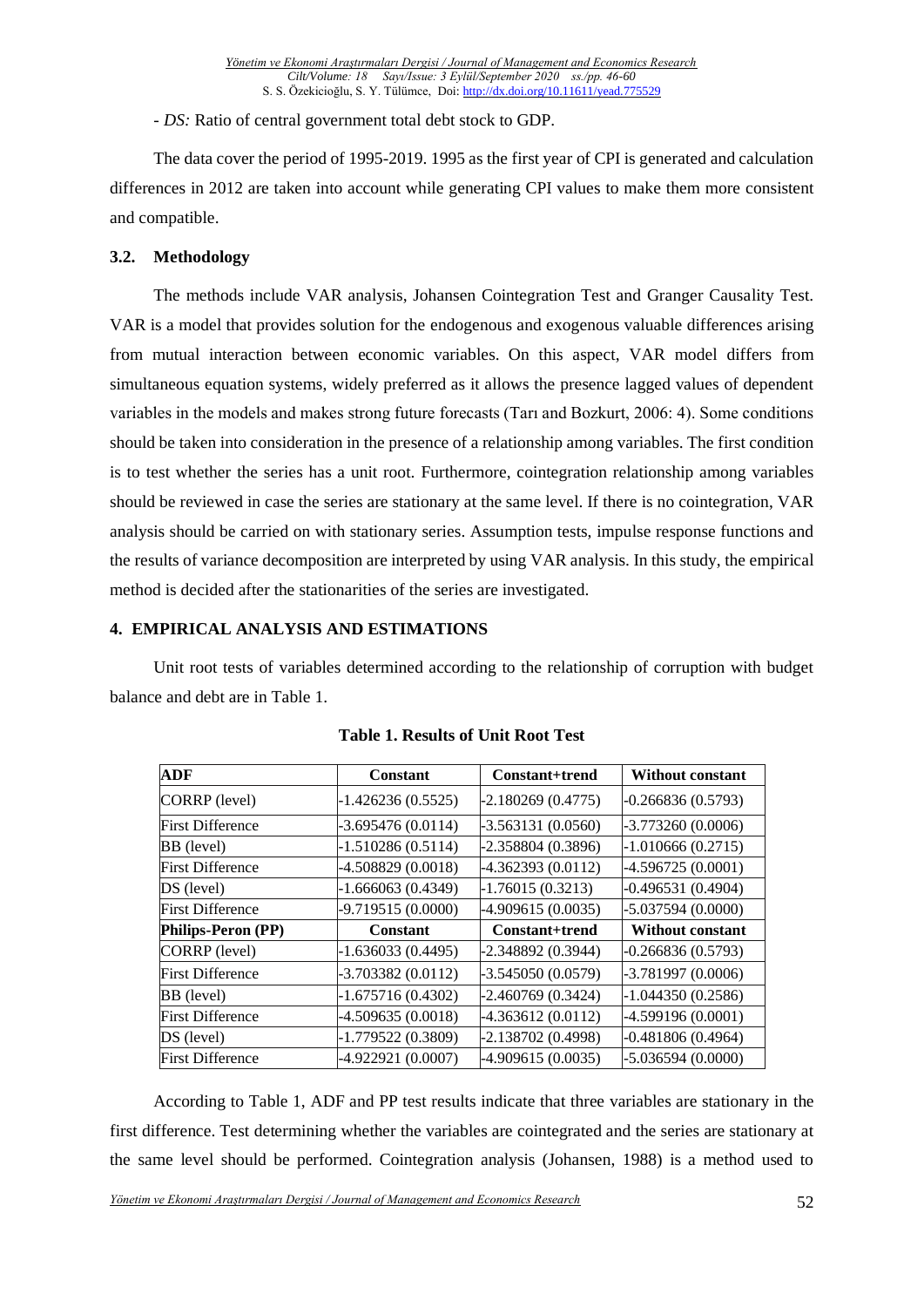determine the existence of long-term relationship in series. In case of cointegration relationship, longterm parameter assumptions should be made and in case of no cointegration relationship, empirical analysis should be performed by using VAR analysis by first differences. In this context, before performing cointegration tests, it is a prerequisite to perform results tests for the appropriate model by determining of lag length. Information criteria for determining the lag length and results of VAR (3) model are given in Table 2. The appropriate the number of lag is determined as "3", according to all information criteria. VAR (3) model states that there are no autocorrelation and heteroscedasticity problems and Graph 1 indicates that the stability conditions are maintained.

| Lag            | LR                     | <b>FPE</b>  | AIC       | <b>SC</b>          | HQ        |
|----------------|------------------------|-------------|-----------|--------------------|-----------|
| $\overline{0}$ | <b>NA</b>              | 0.043401    | 5.376135  | 5.525353*          | 5.408519  |
|                | 6.555170               | 0.070523    | 5.847680  | 6.444550           | 5.977216  |
| 2              | 24.18362*              | 0.031531    | 4.977421  | 6.021943           | 5.204109  |
| 13             | 16.57368               | $0.019553*$ | 4.327865* | 5.820040           | 4.651705* |
| <b>Modulus</b> | <b>Autocorrelation</b> |             |           | Heteroscedasticity |           |
|                | Lag                    | LM stat     | P value   | <b>Statistics</b>  | P value   |
| 0.813176       |                        | 9.613225    | 0.3827    | 115.7412           | 0.2878    |
| 0.813176       |                        | 7.884354    | 0.5458    |                    |           |
| 0.751953       |                        | 5.045428    | 0.8303    |                    |           |
| 0.751953       | 4                      | 7.320972    | 0.6037    |                    |           |

**Table 2. Determination of Lag Length and Test Results of VAR Model**

|  |  | <b>Graph 1. Reverse Roots Unit Circle</b> |  |  |  |
|--|--|-------------------------------------------|--|--|--|
|--|--|-------------------------------------------|--|--|--|



In order to determine the appropriate model specification for cointegration test according to the test results in Table 2 and Graph 1, Pantula Principle is used. Table 3 shows Trace Statistics according to Pantula Principle. According to the Pantula Principle, appropriate model specification is specified as in Model 2.

|         | <b>Rank ® Model 2</b>            | Model 3                         | Model 4                          |
|---------|----------------------------------|---------------------------------|----------------------------------|
| $(r=0)$ | $30.88261$ (0.1355) Ho accepted  | $3085499 (0,0376)$ Ho rejected  | $38.65497 (0.1251)$ Ho accepted  |
| $(r=1)$ | $(12.81720(0.3786))$ Ho accepted | $[12.80033(0,1223)$ Ho accepted | $[20.00325 (0,2258)$ Ho accepted |
| $(r=2)$ | $[2.432449 (0,6910)$ Ho accepted | $[2.416739(0,1200)$ Ho accepted | 9.072584 (0,1759) Ho accepted    |

**Table 3. Trace Statistics According to Pantula Principle**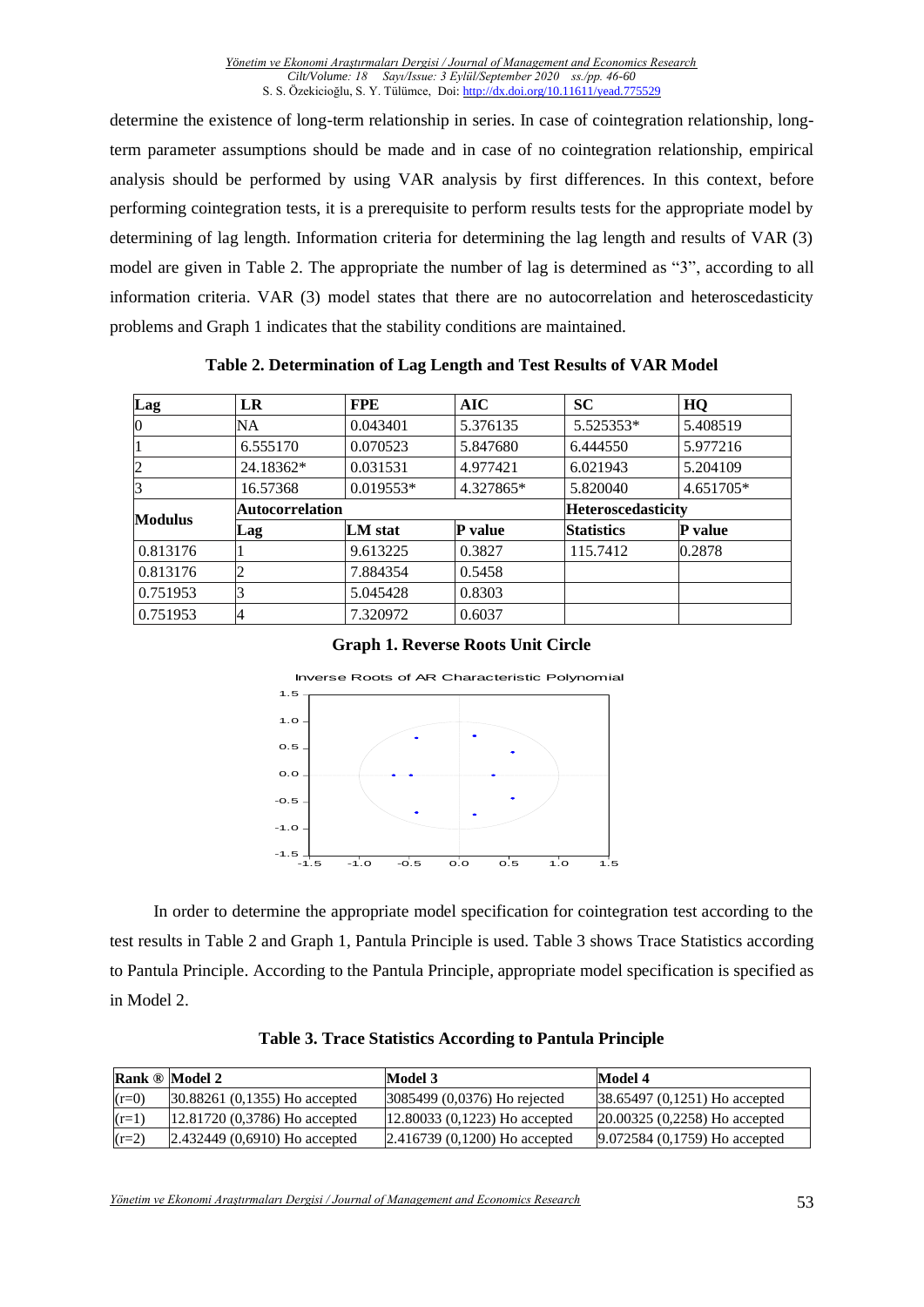Results of the Johansen Cointegration Analysis for Model 2 are shown in Table 4. For the existence of cointegration relationship between variables, trace and eigenvalue test statistics should be bigger than the table values. According to cointegration results, as trace and eigenvalue statistics are lower than critical values, cointegration relationship between variables is not detected. In the long term, variables do not move in the same direction.

| <b>Trace Test Statistics</b> |                        |                       | <b>Eigenvalue Test Statistics (Max Eigenvalue)</b> |  |  |
|------------------------------|------------------------|-----------------------|----------------------------------------------------|--|--|
| <b>Trace Statistics</b>      | Critical Value $(5\%)$ | <b>Max Eigenvalue</b> | Critical Value $(5%)$                              |  |  |
| 30.88261                     | 35.19275               | 18.06541              | 22.29962                                           |  |  |
| 12.81720                     | 20.26184               | 10.38475              | 15.89210                                           |  |  |
| 2.432449                     | 9.164546               | 2.432449              | 9.164546                                           |  |  |

|  | <b>Table 4. Johansen Cointegration Test Results</b> |  |  |  |
|--|-----------------------------------------------------|--|--|--|
|--|-----------------------------------------------------|--|--|--|

If the series are not stationary in level and there is no cointegration among series, the analysis should be carried on by using VAR model (Asteriou and Hall, 2007). Impulse response functions in VAR analysis are shown in Graph 2.



#### **Graph 2. VAR Model Impulse Response Functions**

*Yönetim ve Ekonomi Araştırmaları Dergisi / Journal of Management and Economics Research* 54 Corruption, budget balance and debt variables are affected positively against to one-unit standard deviation shock. All these three variables reach to a long term balance after eight or nine terms. Corruption gives a negative response for the first three terms to one-unit shock of budget balance. However, after three terms corruption makes a positive trend to one-unit shock in budget balance. The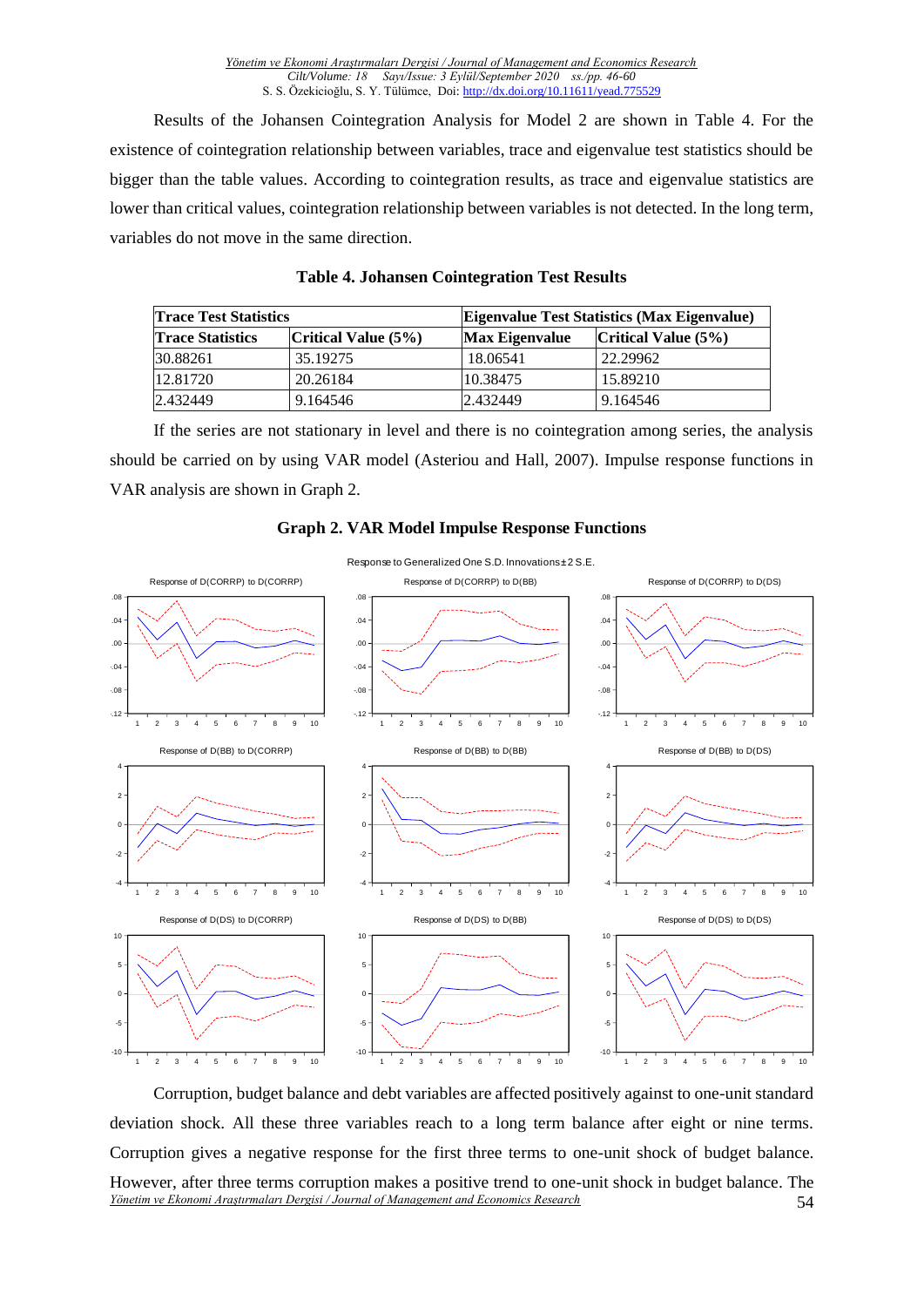response of corruption is negative for the first two terms to a shock in budget balance. While improvements in the budget balance reduce corruption, budget deficits increase corruption. The response of corruption is positive for first three terms to one-unit shock in public debt. Public debt gives the same response as one-unit shock in corruption. In other words, public debt and corruption show the same positive response, mutually. On the other hand, the response of public debt is negative to one-unit shock in budget balance. This indicates that budget deterioration causes an increase in debt burden.

Variance decomposition results, obtained from VAR analysis, are shown in Table 5. According to the results of variance decomposition, most effective variable on corruption during the first term is itself while budget balance is as effective as it is in the following terms. Corruption is affected from itself around 45%, from budget balance by 41.9% and from debt burden by 9%. Budget balance is affected from itself around 50%, while affected from corruption by 41.8% and from debt variable by 6.5%. Debt variable is affected from itself around 9.6%, while affected from budget balance by 40% and from corruption by 47%. While debt variable is mostly affected from corruption, corruption and budget balance are affected from each other at the same level.

| Term           | <b>SE</b> | D(CORRP) | D(BB)    | D(DS)    |
|----------------|-----------|----------|----------|----------|
| 1              | 0.045234  | 100.0000 | 0.000000 | 0.000000 |
| $\mathbf{2}$   | 0.072056  | 40.23260 | 59.76303 | 0.004373 |
| $\overline{3}$ | 0.086769  | 45.39012 | 47.98158 | 6.628305 |
| 4              | 0.091984  | 48.22490 | 45.63337 | 6.141735 |
| 5              | 0.094153  | 46.12865 | 44.54840 | 9.322946 |
| 6              | 0.094593  | 45.84022 | 44.92294 | 9.236845 |
| $\overline{7}$ | 0.095528  | 45.59065 | 45.27003 | 9.139323 |
| 8              | 0.095712  | 45.63781 | 45.22546 | 9.136726 |
| 9              | 0.095876  | 45.75123 | 45.10590 | 9.142870 |
| 10             | 0.095933  | 45.80838 | 45.05562 | 9.135999 |
| Term           | <b>SE</b> | D(CORRP) | D(BB)    | D(DS)    |
|                | 2.453883  | 42.00128 | 57.99872 | 0.000000 |
| $\overline{2}$ | 2.594802  | 37.62298 | 55.74187 | 6.635148 |
| $\overline{3}$ | 2.674904  | 40.89112 | 52.84391 | 6.264964 |
| 4              | 2.799097  | 44.92294 | 48.66473 | 6.412333 |
| $\overline{5}$ | 2.885372  | 44.03145 | 49.41621 | 6.552334 |
| 6              | 2.916466  | 43.35271 | 49.75011 | 6.897188 |
| $\overline{7}$ | 2.938774  | 42.75942 | 50.44301 | 6.797570 |
| 8              | 2.941786  | 42.70852 | 50.47710 | 6.814378 |
| 9              | 2.948593  | 42.68272 | 50.44601 | 6.871271 |
| 10             | 2.950614  | 42.62600 | 50.50128 | 6.872721 |
| <b>Term</b>    | <b>SE</b> | D(CORRP) | D(BB)    | D(DS)    |
|                | 5.169905  | 96.81243 | 0.005091 | 3.182483 |
| $\overline{2}$ | 8.052577  | 42.29325 | 56.09438 | 1.612370 |
| 3              | 9.717727  | 45.68626 | 44.03093 | 10.28281 |
| $\overline{4}$ | 10.49823  | 50.68379 | 40.28452 | 9.031693 |
| $\overline{5}$ | 10.80526  | 47.96796 | 39.39571 | 12.63633 |
| 6              | 10.88463  | 47.43124 | 40.11597 | 12.45280 |
| $\overline{7}$ | 10.99534  | 47.17824 | 40.55469 | 12.26707 |
| 8              | 11.01663  | 47.12827 | 40.64224 | 12.22949 |
| 9              | 11.03550  | 47.21905 | 40.52002 | 12.26093 |
| 10             | 11.04430  | 47.28330 | 40.45726 | 12.25945 |

#### **Table 5. Variance Decomposition Results**

*Yönetim ve Ekonomi Araştırmaları Dergisi / Journal of Management and Economics Research* 55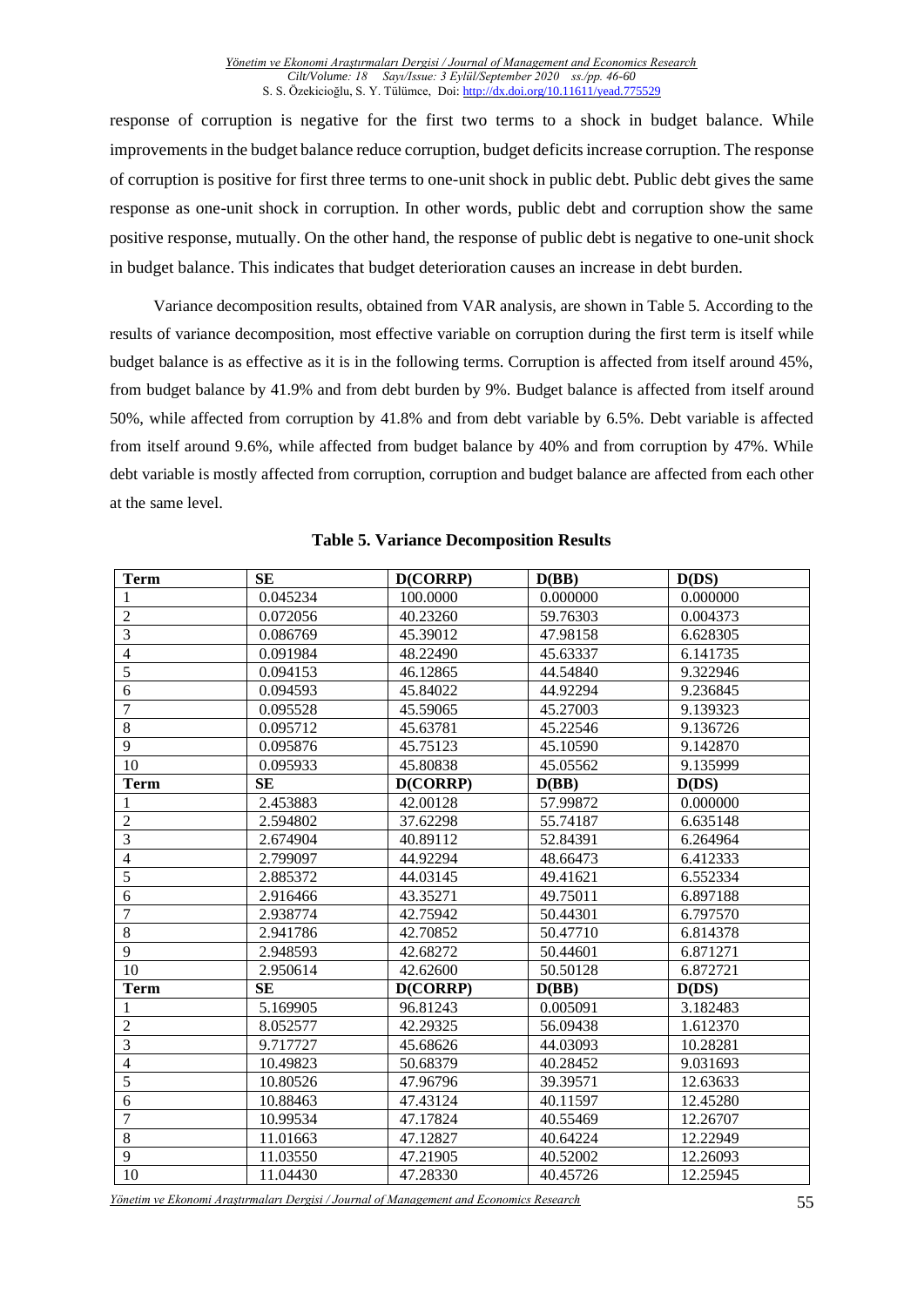In the final empirical part of the study, Granger Causality Test is used in order to review the causality between the series. Granger causality test determines the causality among the series (Granger, 1969). Table 6 shows the results of Granger Causality test.

| <b>Dependent Variables</b> | <b>Explanatory Variables</b> |                     |                     |  |
|----------------------------|------------------------------|---------------------|---------------------|--|
|                            | CORRP                        | BB                  | DS                  |  |
| <b>CORRP</b>               |                              | $25.62568(0.0000)*$ | $31.85271(0.0000)*$ |  |
| <b>BB</b>                  | 4.455256 (0.21639)           |                     | 4.332830 (0.2277)   |  |
| DS                         | 33.59889 (0.0000)*           | $21.05078(0.0001)*$ |                     |  |

#### **Table 6. Granger Causality Test**

Table 6 indicates that there are causalities from budget balance and debt burden to corruption and from budget deficit and corruption to debt. While corruption and budget deficits are the causes of public debt, budget deficits and public debt are the causes of corruption. Causality findings are consistent with the study expectations.

## **5. CONCLUSION AND SUGGESTIONS**

The government has a major role in ensuring macroeconomic stability. The government intervenes in the economy by using fiscal policy tools such as taxes, expenditures, budget and debt. Budget balance also as a fiscal policy is supported by public revenues and public expenditures. Dissolution or erosion of public revenues for various reasons and increase in public expenditures by various factors cause budget deficit. The common problem of both developed and emerging/underdeveloped countries is corruption, which decreases public revenues on the other hand increases public expenditures.

Various corruption calculations and corruption indexes which are formed throughout the history is an indicator that corruption is a significant problem in international scale. Therefore, corruption problem in budget balance, public debt burden, GDP, growth level and even in other economic development indicators due to its effect on education and health expenditures is caused by voluntary and political gaps. Types of corruption such as bribery, misappropriation, rent seeking, bid rigging are empowered by the asymmetric information may damage the credibility of government and economic stability.

In literature, it is accepted that in countries with high corruption, public revenues are affected negatively both due to tax evasion and underground economy; public expenditures are performed as inefficient and unproductive and their distribution is changed. Corruption increases underground economy, affects growth negatively, changes the behavior of people regarding taxes, causes a decrease in tax revenues and public revenues and increases public expenditures. Under the assumption of budget being affected by the two variables mentioned, corruption causes budget deficit and financing of budget deficit triggers public debt. Accordingly, due to limited studies in the literature and multilateral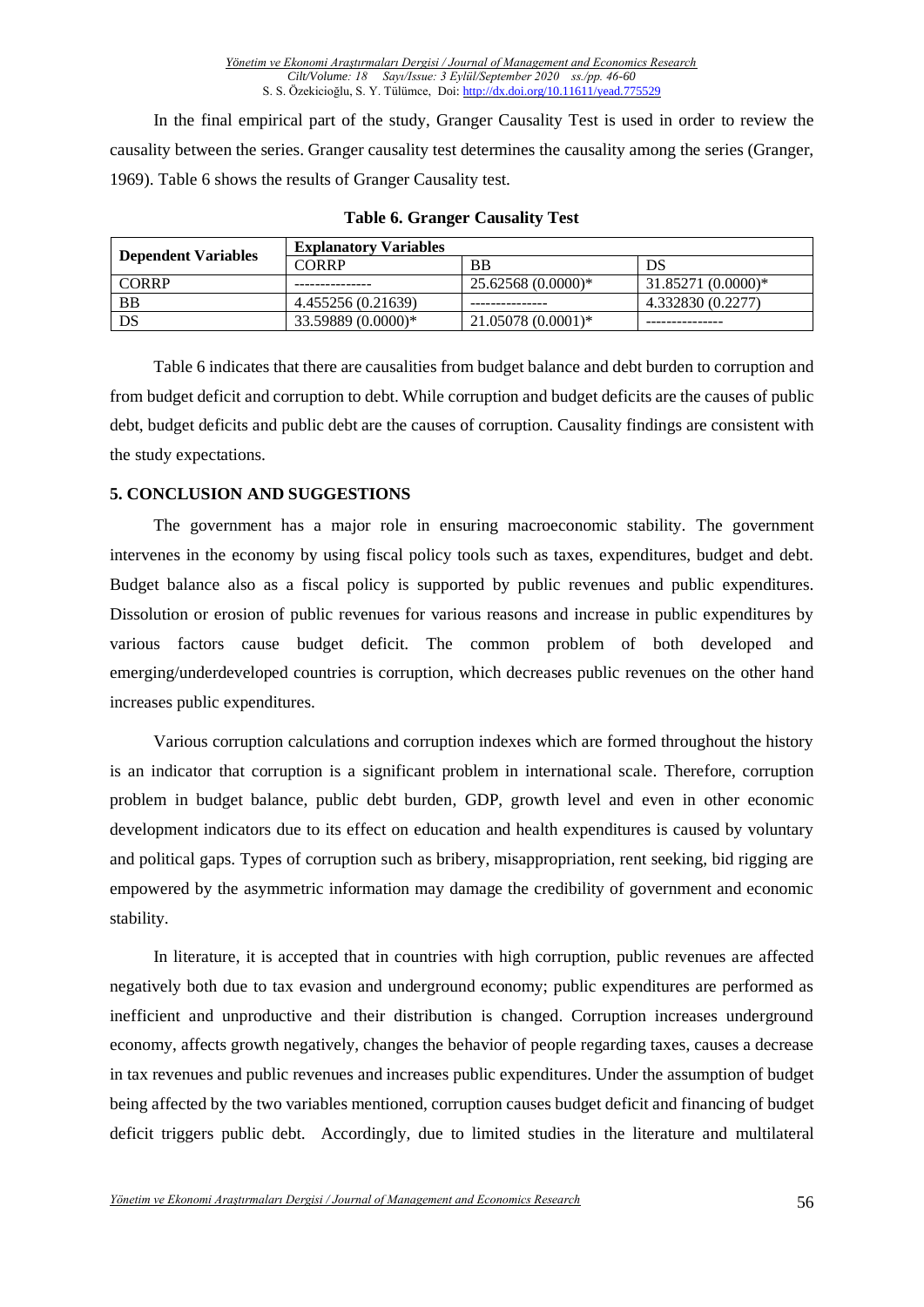relationship between corruption, budget balance and public debt being researched in the same study has established a ground for an original contribution to the literature of public finance.

In this study, the effect of corruption on central government budget balance and public debt in Turkey is analyzed by using Johansen Cointegration, VAR and Granger Causality methods in between 1995-2019. According to the results of Johansen Cointegration Model, there is no cointegration relationship between the variables. According to the VAR method findings, while corruption is affected positively from the presence of the budget deficit, public debt is also affected by the budget deficit. Variance decomposition results show that the most significant variable on corruption is the budget deficit. On the other hand, Granger causality tests support that there are causalities from budget deficits and public debt to corruption and from budget deficit to public debt.

Based on the findings of this study, in order to perform sustainable public debt policies; detect the reasons of budget deficits accurately; use public expenditures and revenue items efficiently and effectively; decrease asymmetric information in public-government relations, an effective anticorruption audit mechanism should be developed and discussed in globally. To reduce corruption, publicity, transparency and accountability should be increased during the preparation and usage of government revenues and expenditures should be limited for the discretion power of politicians and public employees. Finally, to follow the positive developments within the scope of global scale anticorruption policies, it is significant that politicians and bureaucrats in using discretionary power and in preparing fiscal policies should be more responsible and compatible.

## **REFERENCES**

- Aidt, T. S. (2003) "Economic Analysis of Corruption: A Survey", The Economic Journal, 113(491): 632-652.
- Akerlof, G.A. (1970) "The Market for Lemons: Quality under Uncertainty and the Market Mechanism", The Quarterly Journal of Economics, 84 (3): 488–500.
- Asteriou, D. and Hall, S. (2007) "Applied Econometrics a Modern Approach", Palgrave Macmillan, New York.
- Ayhan, F. (2019) "The Effects of Political and Economic Risk on FDI: A Theoretical Survey", D. Ushakov (ed.), Global Trends of Modernization in Budgeting and Finance, 44-63, IGI Global, Hershey PA, USA.
- Bayley, D.H. (1966) "The Effects of Corruption in a Developing Nation", The Western Political Quarterly, 19(4): 719-732.
- Benfratello, L., Monte A. D. and Pennacchio, L. (2015) "Corruption and Public Debt: An Empirical Analysis", University of Naples "Federico II" and CSEF, WP.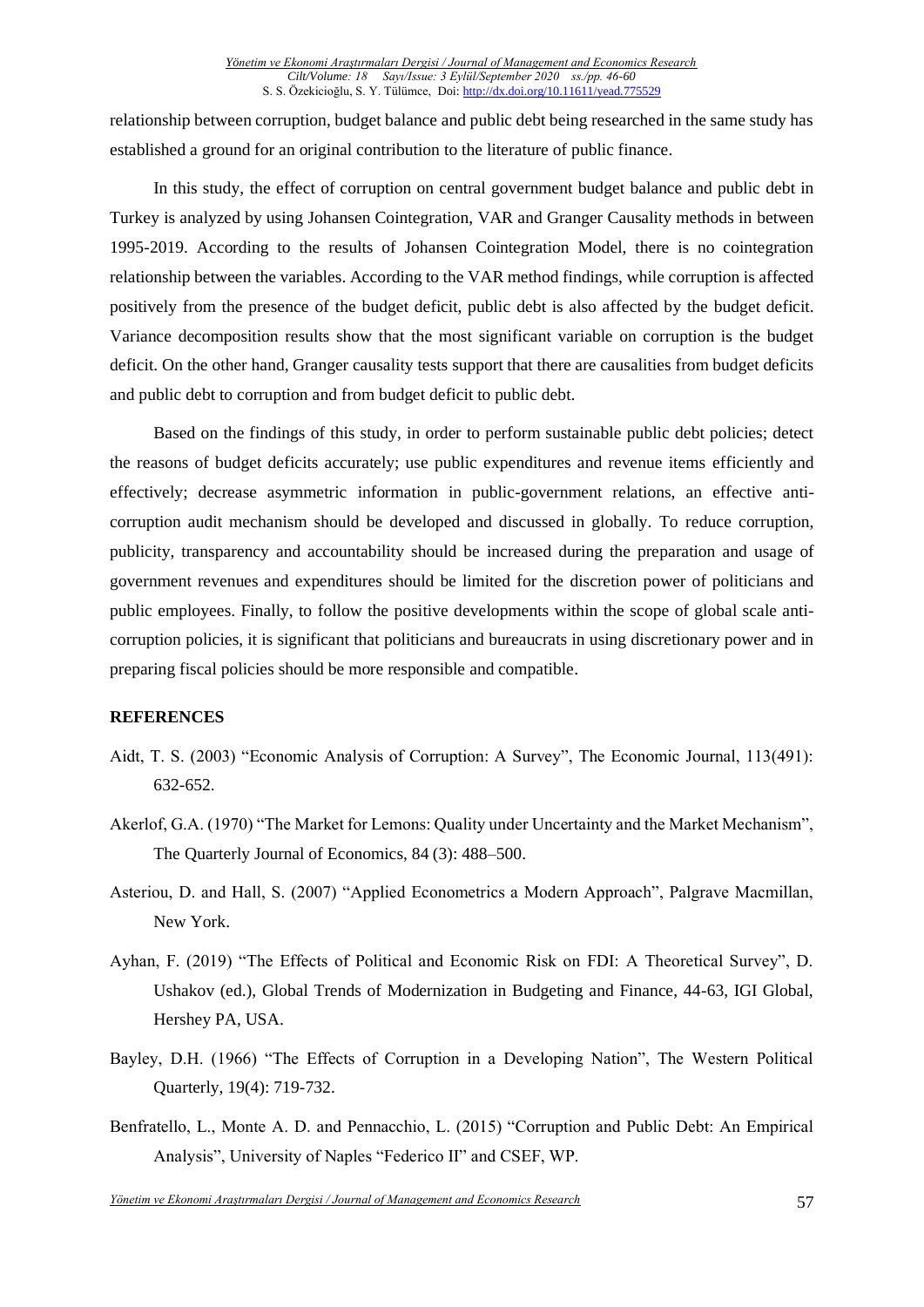- Chander, P. and Wilde, L. (1992) "Corruption in Tax Administration", Journal of Public Economics, 49: 333-349.
- Chu, C. Y. C. (1990) "A Model of Income Tax Evasion with Venal Tax Officials: The Case of Taiwan", Public Finance, 45(3): 392-408.
- Cooray, A., Dzhumashev, R. and Schneider, F. (2017) "How Does Corruption Affect Public Debt? An Empirical Analysis", World Development, 90: 115-127.
- D'Agostino, G., Dunne, P.J. and Pieroni, L. (2016) "Government Spending, Corruption and Economic Growth", World Development, 84: 190-205.
- Delavallade, C. (2006) "Corruption and Distribution of Public Spending in Developing Countries, Journal of Economics and Finance, 30(2): 222-239.
- Dimakou, O. (2015) "Bureaucratic Corruption and the Dynamic Interaction between Monetary and Fiscal Policy", European Journal of Political Economy, 40: 57-78.
- Everhart, S.S., Martinez- Vazquez, J. and M. McNab, R.M. (2009) "Corruption, Governance, Investment and Growth in Emerging Markets", Applied Economics, 41(13): 1579-1594.
- Flatters, F. and Macleod, W.B. (1995) "Administrative Corruption and Taxation", International Tax and Public Finance, 2: 397–417.
- Ghura, D. (2002) "Tax Revenue in Sub-Saharan Africa: Effects of Economic Policies and Corruption", M. S. Gupta and M. G. T. Abed (eds.), Governance, Corruption, and Economic Performance, International Monetary Fund, 386-395, Washington D.C., USA.
- Granger, C.W. (1969) "Investigating Causal Relations by Econometric Models and Cross-Spectral Methods", Econometrica: Journal of the Econometric Society, 37(3): 424-438.
- Grechyna, D. (2012) "Public Corruption and Public Debt: Some Empirical Evidence", SSRN Paper, http://dx.doi.org/10.2139/ssrn.2052974.
- Gupta, S., Mello L.D. and Sharan, R. (2001) "Corruption and Military Spending", European Journal of Political Economy, 17(4): 749-777.
- Hessami, Z. (2014) "Political Corruption, Public Procurement, and Budget Composition: Theory and Evidence from OECD Countries", European Journal of Political Economy, 34: 372-389.
- Hillman, A.L. (2004) "Corruption and Public Finance: An IMF Perspective", European Journal of Political Economy, 20(4): 1067-1077.
- Hwang, J. (2002) "A Note on the Relationship between Corruption and Government Revenue", Journal of Economic Development, 27(2): 161-178.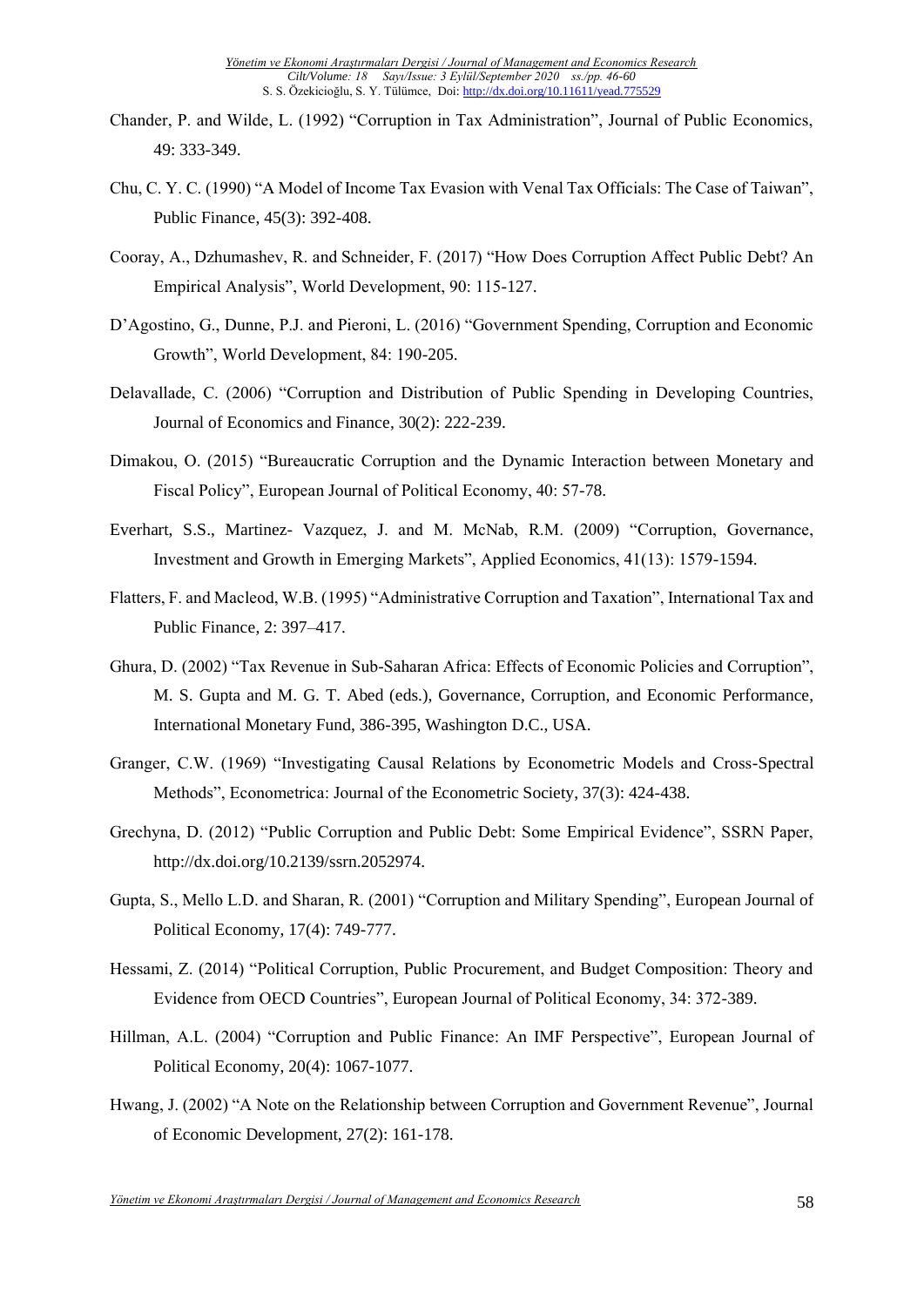- Jajkowicz, O. and Drobiszová, A. (2015) "The Effect of Corruption on Government Expenditure Allocation in OECD Countries", Acta Universitatis Agriculturae et Silviculturae Mendelianae Brunensis, 63(4): 1251-1259.
- Johansen, S. (1988) "Statistical Analysis of Cointegration Vectors", Journal of Economic Dynamics and Control, 12: 231-254.
- Knight, M., Loayza, N. and Villanueva, D. (1996) "The Peace Dividend: Military Spending Cuts and Economic Growth", Policy Research Working Paper Series, No.1577, The World Bank.
- Leiken, R.S. (1997) "Controlling the Global Corruption Epidemic", Foreign Policy, 105: 55-73.
- Liu, Y. and Feng, H. (2011), "Corruption, Public Expenditure Efficiency and Economic Growth", Economic Research Journal, 46: 17-28.
- Martinez-Vazquez, J., Arze, F.J. and Boex, J. (2004) "Corruption, Fiscal Policy, and Fiscal Management", USAID, USA.
- Mauro, P. (1996) "The Effects of Corruption on Growth, Investment, and Government Expenditure", IMF Working Paper No: 96-98, Policy Development and Review Department.
- Mauro, P. (1997) "Why Worry about Corruption?", Economic Issues, 6, International Monetary Fund, Washington, D.C, USA, ISBN 1-55775-635-x.
- Mauro, P. (1998) "Corruption and the Composition of Government Expenditure", Journal of Public Economics, 69: 263–279.
- Myint, U. (2000) "Corruption: Causes, Consequences and Cures", Asia Pacific Development Journal, 7(2): 33-58.
- Rose-Ackerman, S. (1978) "Corruption A Study in Political Economy", Academic Press, New York, USA.
- Sah, R., Kumar and Stiglitz, J. (1987) "The Taxation and Pricing of Agricultural and Industrial Goods in Developing Economies", D. M. G. Newbery and N. H. S. Stern (eds.), The Theory of Taxation for Developing Countries, 426-461, Oxford University Press, New York, USA.
- Shleifer, A. and Vishny, R.W. (1993) "Corruption", The Quarterly Journal of Economics, 108(3): 599- 617.
- Tanzi, V. and Shome, P. (1993) "A Primer on Tax Evasion", International Monetary Fund Staff Papers, 40(4): 807-828.
- Tanzi, V. (1994) "Corruption, Governmental Activities, and Markets", IMF Working Paper No: 94/99, 1-23.